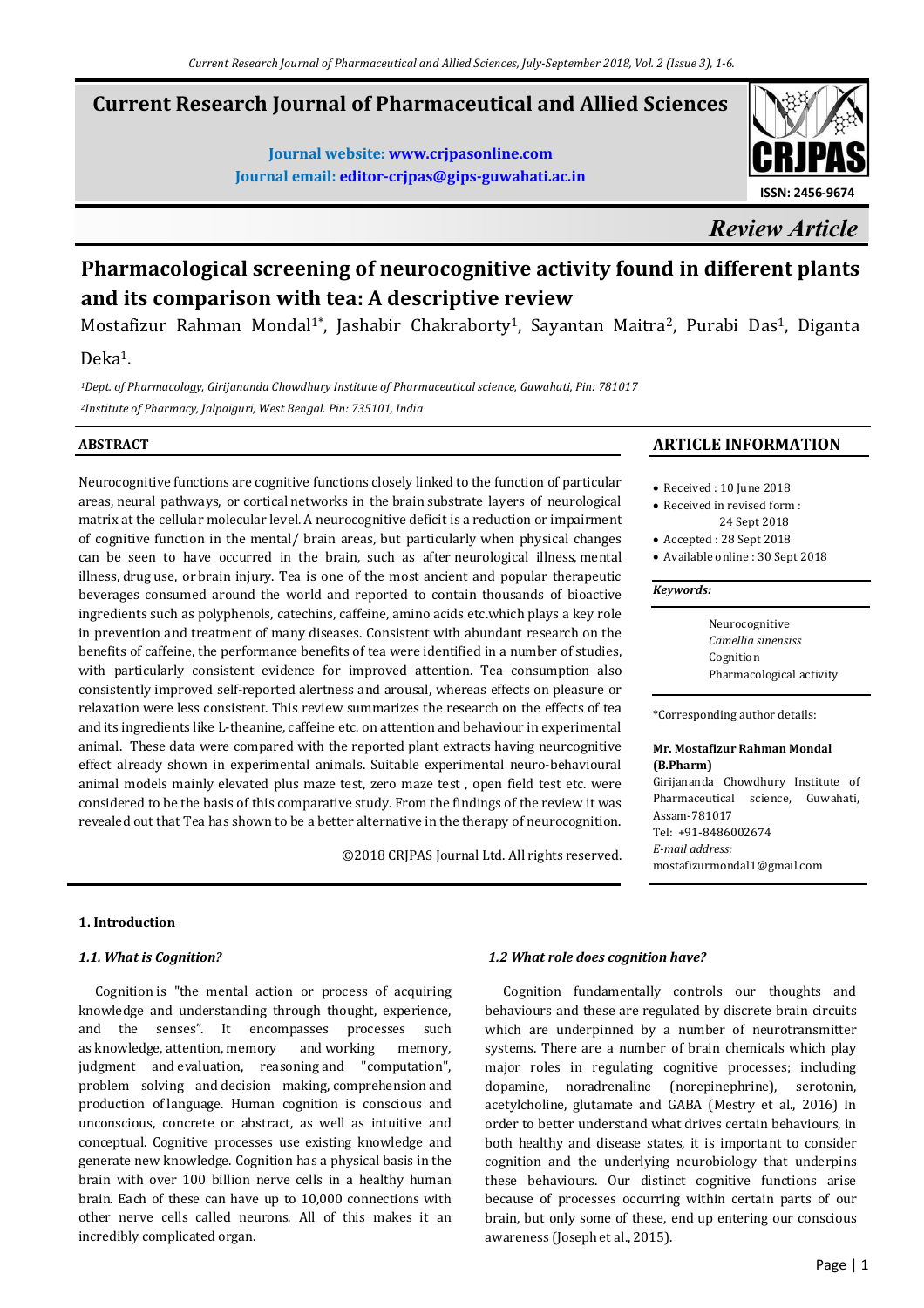# *1.3. What Causes A Cognitive Disorder?*

 Like most mental disorders, cognitive disorders are caused by a variety of factors. Some are due to hormonal imbalances in the womb, others to genetic predisposition and still others to environmental factors. Common environmental causes of cognitive disorders include a lack of proper nutrients and interaction during vulnerable stages of cognitive development, particularly during infancy. Other common causes of cognitive disorder include substance abuse and physical injury (Dade et al., 2016).

# *1.4. What Are The Signs of Cognitive Disorder?*

 Cognitive disorder signs vary according to the particular disorder, but some common signs and symptoms overlap in most disorders. Some of the most common signs of cognitive disorder include:

- *Confusion:* The state of being bewildered or unclear in one's mind about something.
- *Poor motor coordination*: coordination problems, poor balance
- *Loss of short-term or long-term memory*: impaired ability to form new episodic memories.
- *Identity confusion*: failure to achieve ego identity during adolescence
- *Impaired judgment*: failure of judgement or rational choice

 Some cognitive disorders develop in stages and symptoms increase in severity the further the disease progresses. They may have rare moments of clarity, but life is generally lived in a state of confusion (Shah et al., 2013).

# *1.5. Types of Cognitive Disorder*

 Neurocognitive disorders (NCDs), also known as cognitive disorders, are a category of mental health disorders that primarily affect cognitive abilities including learning, memory, perception, and problem solving **(**Simpson, 2014). The Cognitive disorders are categorised as-

- 1. Alzheimer's disease
- 2. Creutzfeldt-Jakob disease
- 3. Dementia with Lewy bodies
- 4. Frontotemporal dementia
- 5. Parkinson's disease
- 6. Huntington's disease
- 7. Mixed dementia
- 8. Normal pressure hydrocephalus.
- 9. Wernicke Korsakoff syndrome*.*

# *1.6. Herbal Therapy of Cognition*

 Cognition and memory are two of the most vital processes carried out in the brain **(**Fernandes, 2014). To carry out our daily activities, to be able to learn and earn a livelihood one has to have a normal memory and cognitive function. Several factors such as age, mental stress, history of anxiety or depression, coping abilities etc decide the severity of the diseases and its outcome. There are some medicines for treating such problems, but these drugs are not always useful. However, you can help these drugs.

# *1.6.1. Vinpocetine (Catharanthus roseus)*

 This is a nutritional supplement made from the herb periwinkle. It has been found to be quite useful in improving memory and cognitive functions. In laboratory experiments this herbal product has shown that it can dilate blood vessels, enhance blood circulation in the brain and improve its oxygen utilization. It also makes red blood cells more elastic. It is now proved that vinpocetine can increase the blood flow to the brain. Owing to this and the fact that red blood cells become more pliable the flow of oxygen to the brain increases by an appreciable amount. This increases the energy produced in the brain cells.

# *1.6.1. Vinpocetine (Catharanthus roseus)*

 This is a nutritional supplement made from the herb periwinkle. It has been found to be quite useful in improving memory and cognitive functions. In laboratory experiments this herbal product has shown that it can dilate blood vessels, enhance blood circulation in the brain and improve its oxygen utilization. It also makes red blood cells more elastic. It is now proved that vinpocetine can increase the blood flow to the brain. Owing to this and the fact that red blood cells become more pliable the flow of oxygen to the brain increases by an appreciable amount. This increases the energy produced in the brain cells.

# *1.6.2. Sage (Salvia officinalis)*

 This is a herb of the mint family. It is said to act on the cortex of the brain. It can help you to cope with mental exhaustion and improve concentration. Sage is known as a memory enhancer. It also protects the brain against some chemical processes which cause memory loss as experienced in people suffering from dementia or alzheimers. It protects acetylcholine, the brain messenger. This chemical is also necessary in production of new brain cells.

# *1.6.3. Basil (Ocimum basilum)*

 Basil leaves are known to help in coping with mental fatigue, improve focus, enhance clarity of thought, and control emotions. Two to three leaves of basil plant taken daily can be quite beneficial for memory and cognitive problems.

# *1.6.4. Rosemary (Rosemarinus officinalis)*

This herb supports the nervous system, the circulatory system in the brain, and helps in improvement of memory. The effect on memory is supposed to be due to the boost in blood flow to the brain.

# *1.6.5. Gotu Kola (Centella asiatica)*

 This herb has been used in India traditionally for thousands of years specifically to improve brain function. It improves blood circulation in the brain. Improved blood circulation brings more oxygen to the brain which enhances the production of acetylocholine and helps in increasing memory.

# *1.6.6. Ginkgo Biloba (Ginko biloba)*

This may well be the best herb ever found for memory enhancement. In clinical studies this herb has even been seen to reduce the intensity of alzheimers and dementia.The work-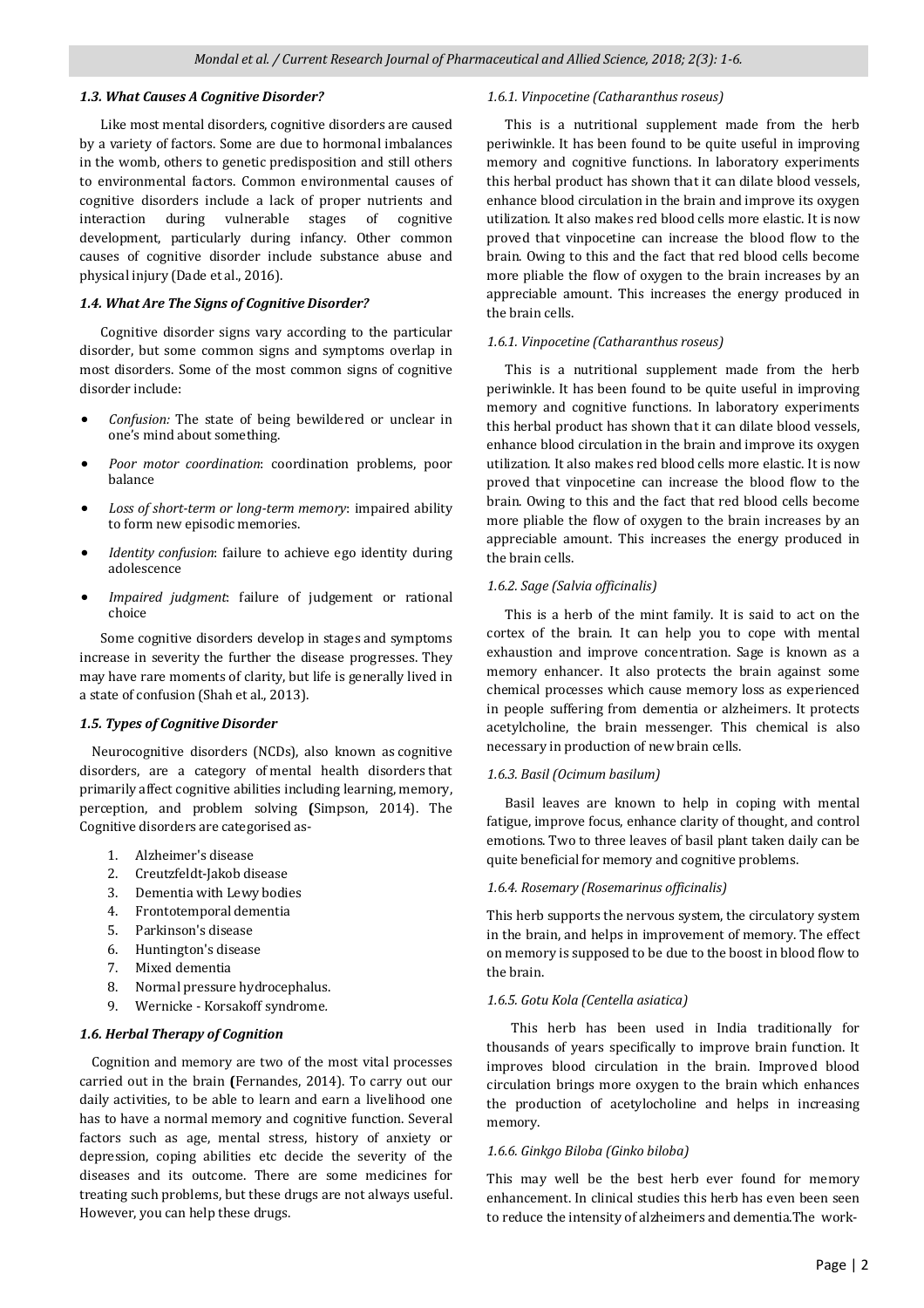| Test                 | <b>Extracts</b>        | Treatment/<br><b>Doses</b><br>(mg/kg) | Data<br>(Sec± SEM) | Animal | Reference              |
|----------------------|------------------------|---------------------------------------|--------------------|--------|------------------------|
| <b>Elevated Plus</b> | Camellia sinensis      | 350                                   | $15.4 \pm 1.4$     | Rat    | Mancinia et al., 2017. |
| <b>Maze Test</b>     | Scopolamine            | 15                                    | $19.25 \pm 2.16$   |        |                        |
|                      | Catharanthus roseus    | 350                                   | $16.50 \pm 2.5$    | Rat    | Cai et al., 2012.      |
|                      | Scopolamine            | 15                                    | $19.10 \pm 1.10$   |        |                        |
|                      | Salvia officinalis     | 350                                   | 14.00±5.94         | Rat    | Lopresti, 2017.        |
|                      | Scopolamine            | 15                                    | $18.33 \pm 8.20$   |        |                        |
|                      | Ocimum basilum         | 300                                   | $14.91 \pm 3.1$    | Rat    | Sen, 1993.             |
|                      | Diazepam               | 1.5                                   | $16.36 \pm 1.5$    |        |                        |
|                      | Rosmarinus officinalis | 350                                   | $15.76 \pm 8.3$    | Rat    | Calabrese et al., 2008 |
|                      | Scopolamine            | 15                                    | $12.46 \pm 2.3$    |        |                        |
|                      | Centella asiatica      | 350                                   | $17.34 \pm 9.4$    | Rat    | Tiwari et al., 2011    |
|                      | Diazepam               | 1.5                                   | $19.12 \pm 3.2$    |        |                        |
|                      | Ginko biloba           | 300                                   | $20.5 \pm 2.47$    | Rat    | Gaby, 1996             |
|                      | Scopolamine            | 15                                    | 17.66±2.01         |        |                        |
|                      | Vitis vinifera         | 300                                   | $14.57 \pm 5.11$   | Rat    | Dhingra & Kumar, 2012  |
|                      | Diazepam               | 2                                     | 15.41±4.14         |        |                        |
|                      | Bacopa monnieri        | 350                                   | 13.45±3.24         | Rat    | Al-Snafi, 2013         |
|                      | Diazepam               | 1.5                                   | 15.21±4.14         |        |                        |

**Table 1: Neurocognitive activity of various plants extracts with comparison to tea extracts using Elevated plus maze Test method.**

-ing of this herb is similar to gotu kola. It increases the cerebral blood flow specifically in the areas of cerebellum. It enhances availability of oxygen in the whole of vascular system including the brain.

#### *1.6.7. Grape Vine (Vitis vinifera)*

When the brain cells are under attack from free radicals you need antioxidants to protect the tender cells. Grape vine is a herb whose seeds are high-grade antioxidants.

#### *1.6.8. Brahmi (Bacopa monnieri)*

 The alcoholic extract of *Bacopa monnieri* improved acquisition, consolidation, and retention of memory in a foot shock-motivated brightness-discrimination test and a conditioned-avoidance test in rats. Bacosides A and B (a mixture of two saponins) may be responsible for its promoting effect on learning and memory.

#### *1.7. Tea and Attention*

 According to the American Psychological Association, attention is "a state of focused awareness on a subset of the available perceptual information." Attention allows the brain to effectively deal with the vast amount of input that is continuously received through its sensory (eg, vision, hearing) and cognitive (eg. memory) processes and to focus on what is relevant. As such, attention is an important prerequisite for many cognitive processes, including memory and reasoning. Attention can be measured objectively as performance on attention tests, usually in terms of speed of response and number of correct responses, or subjectively as self-reported alertness, usually by means of a visual analog rating scale (Eino & Martens, 2013).

# *1.7.1. Effects of Tea Ingredients on Attention*

 Tea contains a large number of bioactive compounds, yet its attention benefits have generally been attributed to 2 of its components: caffeine and theanine. Typically, a cup of tea contains 35–61 mg caffeine and 4.5–22.5 mg theanine. Other ingredients in tea, such as the green tea polyphenol, epigallo-catechin-3gallate (EGCG), have been ascribed certain neuroprotective effects, but acute effects on performance measures have not been found (Juneja et al., 1999).

 Caffeine is known to affect neurotransmission in general by antagonizing (ie, competing with) adenosine receptors. When adenosine binds to its receptors in the brain, primarily A1 and A2a receptors, neural activity slows down. However, when caffeine binds instead to these receptors it causes a general increase in neurotransmission. As such, caffeine attenuates the inhibitory effects of adenosine in the brain. As an adenosine antagonist, caffeine also affects the dopaminergic system, which is involved in arousal and higher-order attentional processes (Nobre et al., 2013).

## *1.8. Tea and Mood*

 The influence of food and beverage consumption on mood has been (and still is) widely researched. Mood refers to a state of mind ranging from increased happiness, contentment, relaxation, alertness and energy, and relief of depression and anxiety to feelings of guilt and failure. The consumption of tea, both black and green, has been associated with relaxation and refreshment and feelings of satisfaction. These putative benefits may be the result of the interaction of a number of elements, including the hot temperature at which tea is consumed, its sensory properties and its active ingredients, which exert effects at different times during and after tea consumption. In the studies summarized below, the effects of tea or tea ingredients on mood have been investigated by using various validated scales with self-reports. These include facets of mood related to arousal and relaxation, as well as aspects related to the pleasantness of mood. In addition, particular changes in mood related to arousal and alertness can also be determined with physiologic measures, for example, blood pressure and skin conductance (Appleton & Rogers, 2004; Graham, 1992).

#### *1.8.1. Effects of Tea Ingredients on Mood*

Caffeine is well known for its effects on feelings of arousal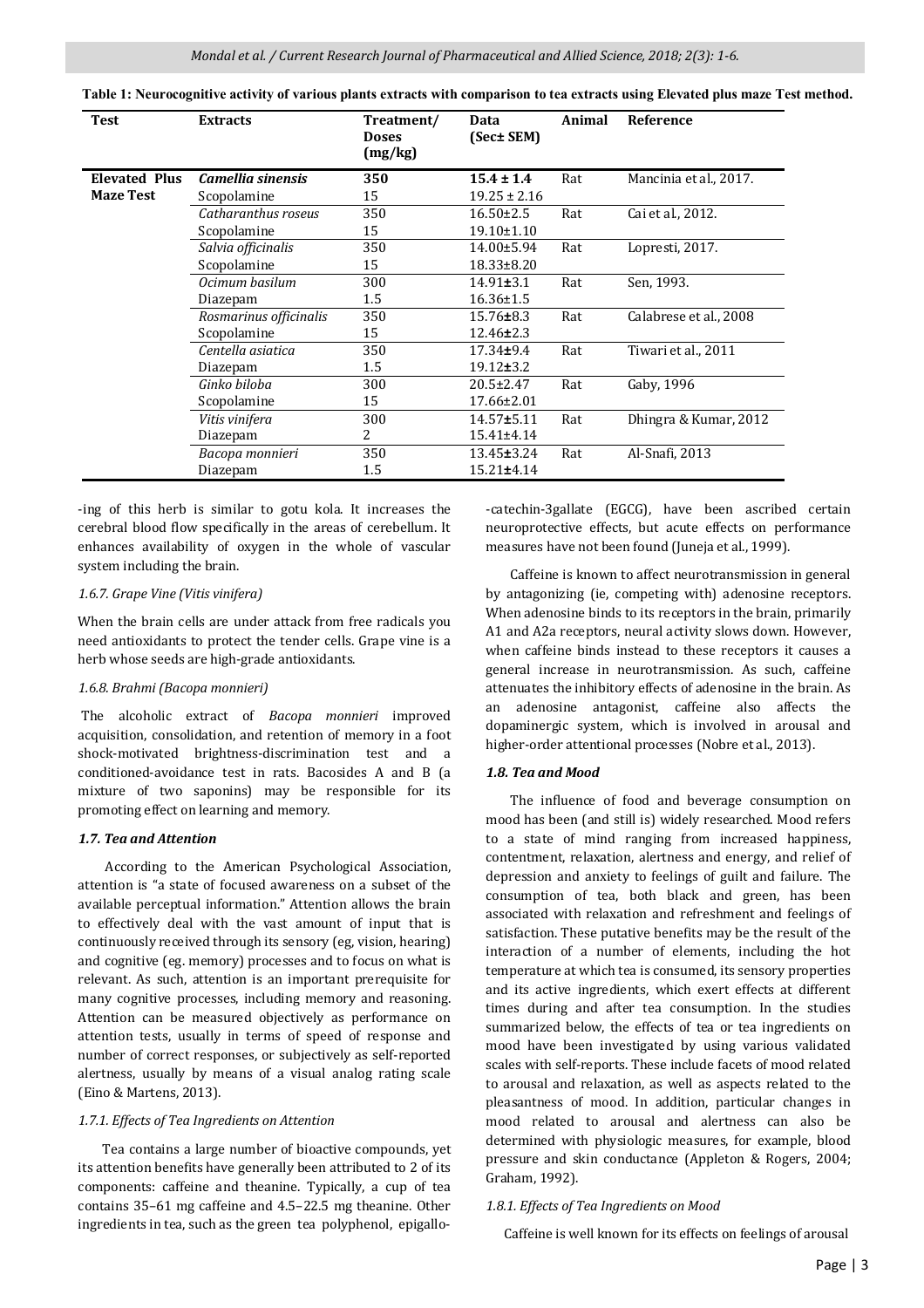| <b>Test</b>      | <b>Extracts</b>                       | Treatment/<br><b>Doses</b><br>(mg/kg) | Data<br>$(Sec \pm SEM)$              | Animal | <b>Reference</b>       |
|------------------|---------------------------------------|---------------------------------------|--------------------------------------|--------|------------------------|
| <b>Zero Maze</b> | Camellia sinensis                     | 100                                   | $12.72 \pm 3.6$                      | Mice   | Mancinia et al., 2017  |
| <b>Test</b>      | Diazepam                              | 1                                     | $13.62 \pm 2.4$                      |        |                        |
|                  | Catharanthus roseus<br>Diazepam       | 150                                   | 14.00±7.29<br>$12+2.45$              | Mice   | Cai et al., 2012       |
|                  | Salvia officinalis<br>Diazepam        | 150<br>1                              | $18.17 \pm 9.93$<br>15.92±6.85       | Mice   | Lopresti, 2017         |
|                  | Ocimum basilum<br>Diazepam            | 200<br>$1.5\,$                        | $17.17 \pm 3.64$<br>$16.33 \pm 3.24$ | Mice   | Sen, 1993              |
|                  | Rosmarinus officinalis<br>Scopolamine | 150<br>20                             | $14.42 \pm 7.13$<br>$16.42 \pm 3.24$ | Mice   | Calabrese et al., 2008 |
|                  | Centella asiatica<br>Diazepam         | 150<br>$\mathbf{1}$                   | $19.33 \pm 2.55$<br>14.66±5.27       | Mice   | Tiwari et al., 2011    |
|                  | Ginko biloba<br>Diazepam              | 200<br>1.5                            | $12.78 \pm 1.10$<br>$16.29 \pm 1.23$ | Mice   | Gaby, 1996.            |
|                  | Vitis vinifera<br>Scopolamine         | 200<br>15                             | $15.7 + 5.4$<br>$18.6 \pm 2.5$       | Mice   | Dhingra & Kumar, 2012  |
|                  | Bacopa monnieri<br>Diazepam           | 150<br>1.5                            | $12.45 \pm 4.57$<br>$14.21 \pm 5.23$ | Mice   | Al-Snafi et al., 2013  |

# **Table 2: Neurocognitive activity of various plants extracts with comparison to tea extracts using Zero Maze method.**

# **Table 3: Neurocognitive activity of various plants extracts with comparison to tea extracts using Open Field method.**

| <b>Test</b>        | <b>Extracts</b>                     | Treatment/<br><b>Doses</b><br>(mg/kg) | Data<br>$(Sec \pm SEM)$              | Animal | Reference             |
|--------------------|-------------------------------------|---------------------------------------|--------------------------------------|--------|-----------------------|
| Open field<br>test | Camellia sinensis<br>Piracetam      | 300<br>2                              | $48.82 \pm 4.64$<br>$59.6 \pm 5.62$  | Mice   | Mancinia et al., 2017 |
|                    | Catharanthus roseus<br>Piracetam    | 300<br>2                              | $64.14 \pm 5.7$<br>$72.12 \pm 6.9$   | Mice   | Cai et al., 2012      |
|                    | Salvia officinalis<br>Aniracetam    | 250<br>2.5                            | $58.44 \pm 6.49$<br>$56.87 \pm 5.41$ | Mice   | Lopresti, 2017        |
|                    | Ocimum basilum<br>Diazepam          | 300<br>1.5                            | 98.4±9.84<br>84.21±6.62              | Mice   | Sen, 1993             |
|                    | Rosmarinus officinalis<br>Piracetam | 300<br>20                             | 82.17±3.17<br>73.33±3.24             | Mice   | Calabrese, 2008       |
|                    | Centella asiatica<br>Diazepam       | 250<br>1.5                            | $87.42 \pm 7.15$<br>71.28±3.47       | Mice   | Tiwari et al., 2011   |
|                    | Ginko biloba<br>scopolamine         | 300<br>10                             | $64.33 \pm 3.52$<br>65.46±6.27       | Mice   | Gaby, 1996            |
|                    | Vitis vinifera<br>Diazepam          | 300<br>1.5                            | $87.31 \pm 5.83$<br>$63.12 \pm 5.72$ | Mice   | Dhingra & Kumar, 2012 |
|                    | Bacopa monnieri<br>Piracetam        | 250<br>2                              | $41.45 \pm 7.31$<br>$65.21 \pm 4.14$ | Mice   | Al-Snaf, 2013         |

energy, and alertness even at doses as low as 50 mg, which is comparable to the amount of caffeine in a cup of tea. In addition, a number of studies also found improved hedonic tone, happiness and calmness, and contentment after caffeine consumption. The number of studies on the effects of theanine in relation to mood is limited (Nehlig, 2010).

# *1.9. Pharmacological screening method of cognition*

 Pharmacological methods are the types of method that are used in in experimental animal to determine the various types of pharmacological activity. The pharmacological method used

in determining neurocognitive activity are categorised as-

#### *1.9.1. Zero Maze Test*

 Zero maze for testing anxiety like behaviours. The zero maze is elevated approximately 18 inch above the floor, and it consists of two open and two closed areas. Mice are permitted free exploration of the maze for 5 min. Illumination of the maze is critical and should be between 40 to 60 lux. Anxious mice remain in the closed areas and do not venture onto the open areas of the maze. The percent time spent in the open areas is taken as an index of anxiety in the mouse (Shepherd et al., 1992).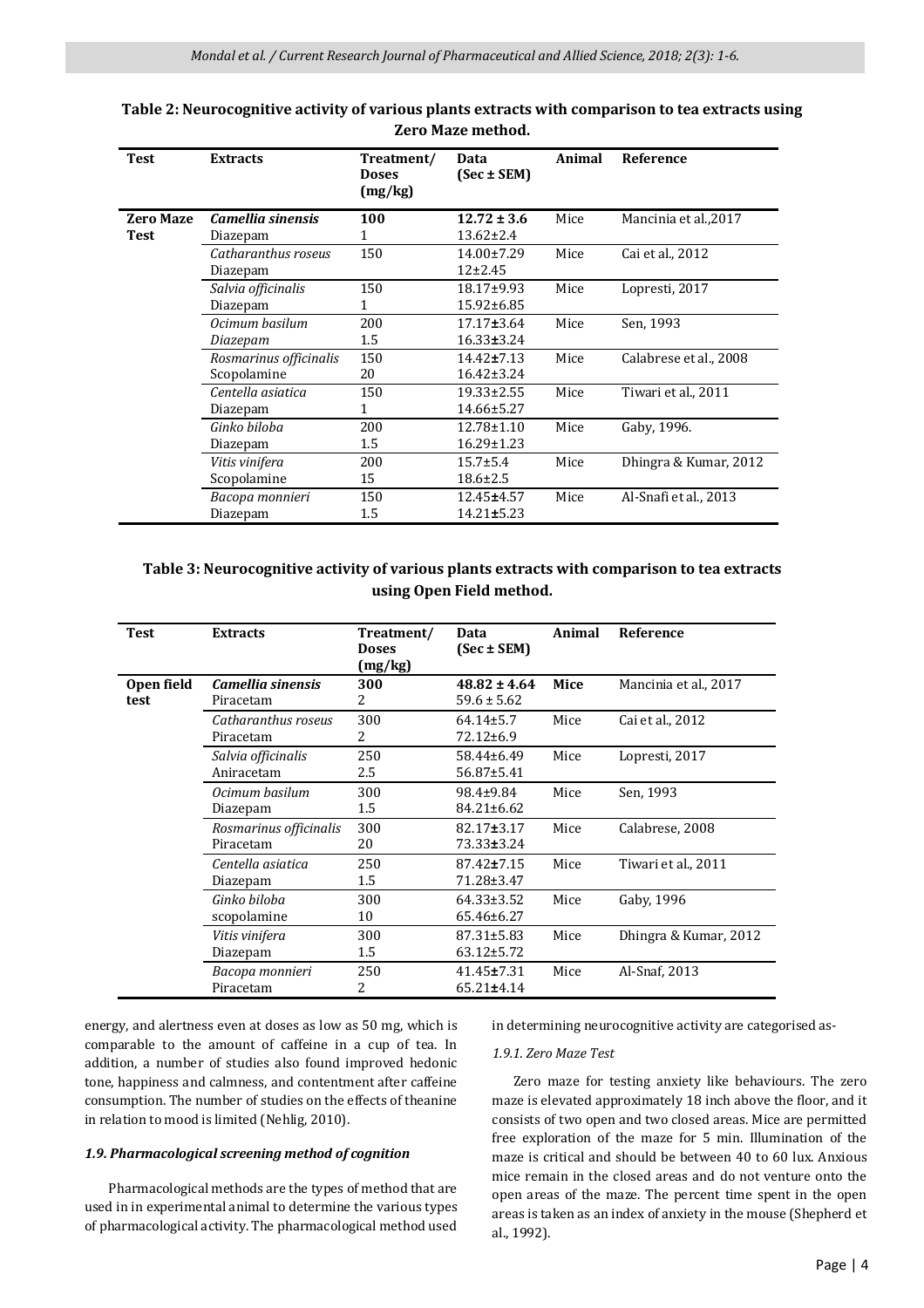#### *1.9.2. Sucrose solution Consumption Test*

 The test was done according to the method recorded in the document in a quiet room 72 hrs before each open-field test. Before the test, the rats were trained to adapt to drinking water that was supplemented with sugar. Two bottles were placed in every cage. In the first 24 hrs both bottles were filled with 1% sucrose solution, and over the next 24 hrs, one of the bottles was filled with 1% sucrose solution, and the other was filled with pure water. Then the basic energy expenditure test and water consumption test were measured after 24 hrs of food and water deprivation. Meanwhile, the rats were given 2 bottles of liquid that had first been weighed. One of the bottles was filled with 1% sucrose solution, and the other with pure water. At 60 min later, both bottles were weighed. Then the total liquid consumed and the percentage sucrose consumed were calculated (Henningsen et al., 2009)

# *1.9.3. Open Field Test*

 The open maintained field test (OFT) is an experiment used to assay general locomotor activity levels and anxiety in rodents in scientific research and willingness to explore in rodents. However, the extent to which behaviour in the open field measures anxiety is controversial (Stanford, 2007).

#### *1.9.4. Elevated Plus Maze Test*

 The test apparatus consisted of two enclosed arms (length 30 cm × width 5 cm × height 15 cm), two open arms (length 30 cm × width 5 cm), and a central platform (5 cm × 5 cm). The maze was elevated 45 cm above the floor level. Mice were placed individually into the center of the maze, facing one of the open arms. The number of open arms entries and the time spent in the enclosed and open arms were recorded for 5 min with a video camera. Increased activity in the open arms was indicative of less anxiety. Entry into an arm was defined when mice placed all four feet into the arm. The maze was cleaned with 10% ethanol solution after each test (Boccia, 1998).

#### *1.9.5. Fear Conditioning Test*

 Fear conditioning, a fearful experience establishes a memory that can result in long-term behavioural changes. On the first day, mice are placed into a chamber and conditioned with a tone paired with foot shock. On the second day, the mice are returned to the chamber, and the incidences of freezing are examined in the absence of tone and foot shock (context test). Alternatively, the mice can be placed in a novel chamber, and freezing behaviour is noted following the presentation of the tone without foot shock (cued test). In both tests, immobility or freezing behaviour is scored (Pezze, 2004).

# **2. Comparative study of Neurocognitive activity between different plant extracts and tea extracts by using suitable animal model**

Comparative study is a study in which a participant is randomly assigned to one of two or more different treatment groups for purposes of comparing the effects of the treatments. In this study the different plant extracts and standard cognition enhancing drugs with different doses (mg/kg) are treated in animals such as rat /mice which give optimum and different neurocognititive activities as data

(sec ± SEM) indicates immobility time which are compare with data of tea (*Camellia sinensis*) by different pharmacological screening methods such as Elevated plus maze test, Zero maze test and Open field test. Which are described as follows in **table no 1,2 & 3**.

#### **3. Discussion**

 In the comparative study various pharmacological screening method are used mainly elevated plus maze test, zero maze test and open field test are used for determining the neurocognitive activity in experimental animal.

In elevated plus maze test *Camellia sinensis* and *Bacopa monnieri* showed the effective result than the *Catharanthus roseus, Salvia officinalis, Ocimum bacillum, Rosemarinus officinalis, Centella asiatica, Ginko biloba,* and *Vitis vinifera*. *Camellia sinensis* and *Bacopa monieri* was found to be in range (12-15) and in the other plants it was found in the range of (17-20).

 In zero maze test use of *Camellia sinesis* and *Bacopa monnieri* showed the effective result in comparison with *Catharanthus roseus, Salvia officinalis, Ocimum bacillum, Rosemarinus officinalis, Centella asiatica, Ginko biloba,* and *Vitis vinifera*. *Camellia sinensis* and *Bacopa monieri* was found to be in range of units (12.4-12.8) and in the other plants it was found in the range of units (13-20).

 In open field test *Camellia sinensis, Catharantus roseus* and *Bocopa monnieri* showed the excellent result in albino mice in comparison with *Salvia officinalis, Ocimum bacillum, Rosemarinus officinalis, Centella asiatica, Ginko biloba,* and *Vitis vinifera*. *Camellia sinensis*, *Catharantus roseus* and *Bacopa monieri* was found to be in range (41-48) and in the other plants it was found in the range of units (55-98).

### **4. Conclusion:**

In this review work related to the comparative observation on neurocognition, effect of tea (*Camellia sinensis)* and other natural cognitive enhancing agent were compared in respect to different pharmacological screening animal models. It was found that tea have significant neurocognitive activity. Therefore, tea can be used as an easily available alternative in cognitive enhancement therapy in future. It may be a replacement for other neurocognitive agent in the treatment of cognition deficient disease like dementia and Alzeimer's disease. May be use as beverage supplement with conventional therapy and can reduce or minimise the side effects by reducing the dose of conventional drug in neurocognitive disorder.

#### **Conflict of Interest**

The authors report no conflict of interest.

## **Reference**

- Al-Snafi EA. The pharmacology of Bacopa monniera. A review. Int J Pharm Sci Res. 2013; 4: 177-186.
- Appleton M, Rogers P J. Food and mood. Womens Health Medicine. 2004;1: 4–6.
- Boccia A. Decrease of erk/mapk overactivation in prefrontal cortex reverses early memory deficit in a mouse model. Int J Animal Biosci. 1998; 16:69-82.